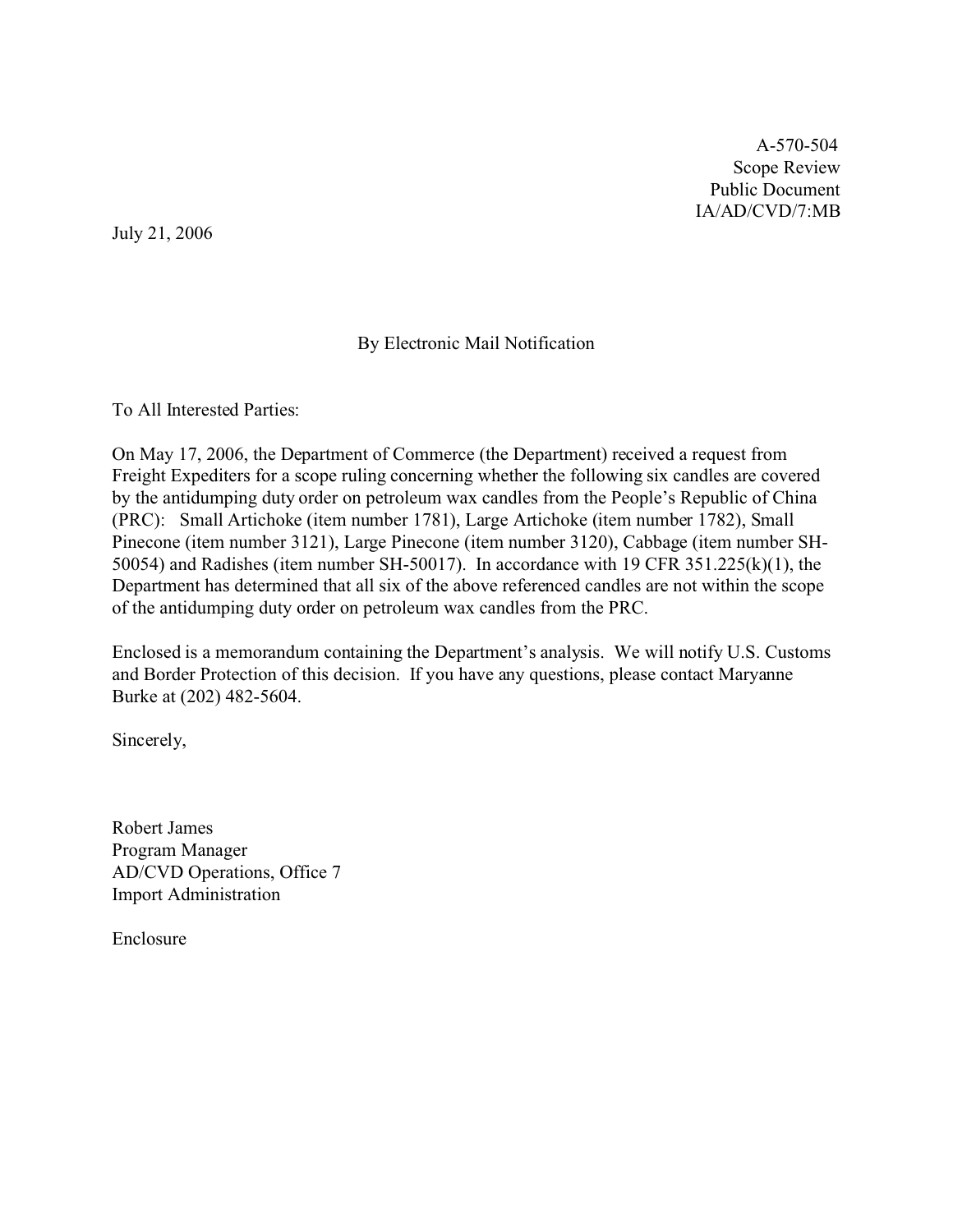A-570-504 Scope Review Public Document IA/AD/CVD/7:MB

| <b>MEMORANDUM FOR:</b> | Stephen J. Claeys<br><b>Deputy Assistant Secretary</b><br>for Import Administration                                                            |
|------------------------|------------------------------------------------------------------------------------------------------------------------------------------------|
| FROM:                  | Richard Weible<br>Office Director<br>AD/CVD Operations, Office 7                                                                               |
| <b>SUBJECT:</b>        | Final Scope Ruling: Antidumping Duty Order on Petroleum Wax<br>Candles From the People's Republic of China (A-570-504);<br>Freight Expediters. |

#### **Summary**

On May 17, 2006, the Department of Commerce (the Department) received a request from Freight Expediters for a scope ruling concerning whether the following six candles are covered by the antidumping duty order on petroleum wax candles from the People's Republic of China (PRC): Small Artichoke (item number 1781), Large Artichoke (item number 1782), Small Pinecone (item number 3121), Large Pinecone (item number 3120), Cabbage (item number SH-50054) and Radishes (item number SH-50017) See Antidumping Duty Order: Petroleum Wax Candles from the People's Republic of China, 51 FR 30686 (August 28, 1986) (Order). In accordance with 19 CFR  $351.225(k)(1)$ , the Department finds that all six of Freight Expediters candles fall outside the scope of the order.<sup>1</sup>

### **Background**

On May 17, 2006, the Department received a letter from Freight Expediters requesting a scope ruling on its six styles of candles mentioned above. The National Candle Association (the NCA), the petitioners in the original investigation, did not submit comments on Freight Expediters scope ruling request.

 $<sup>1</sup>$  The Department has developed an internet web site that allows interested parties to access prior scope</sup> determinations regarding the Order. This web site lists all scope determinations from 1991 to the present. It can be accessed at [http://ia.ita.doc.gov/download/candles-prc-scope/index,](http://ia.ita.doc.gov/download/candles-prc-scope/,) and will be updated periodically to include newly issued scope determinations.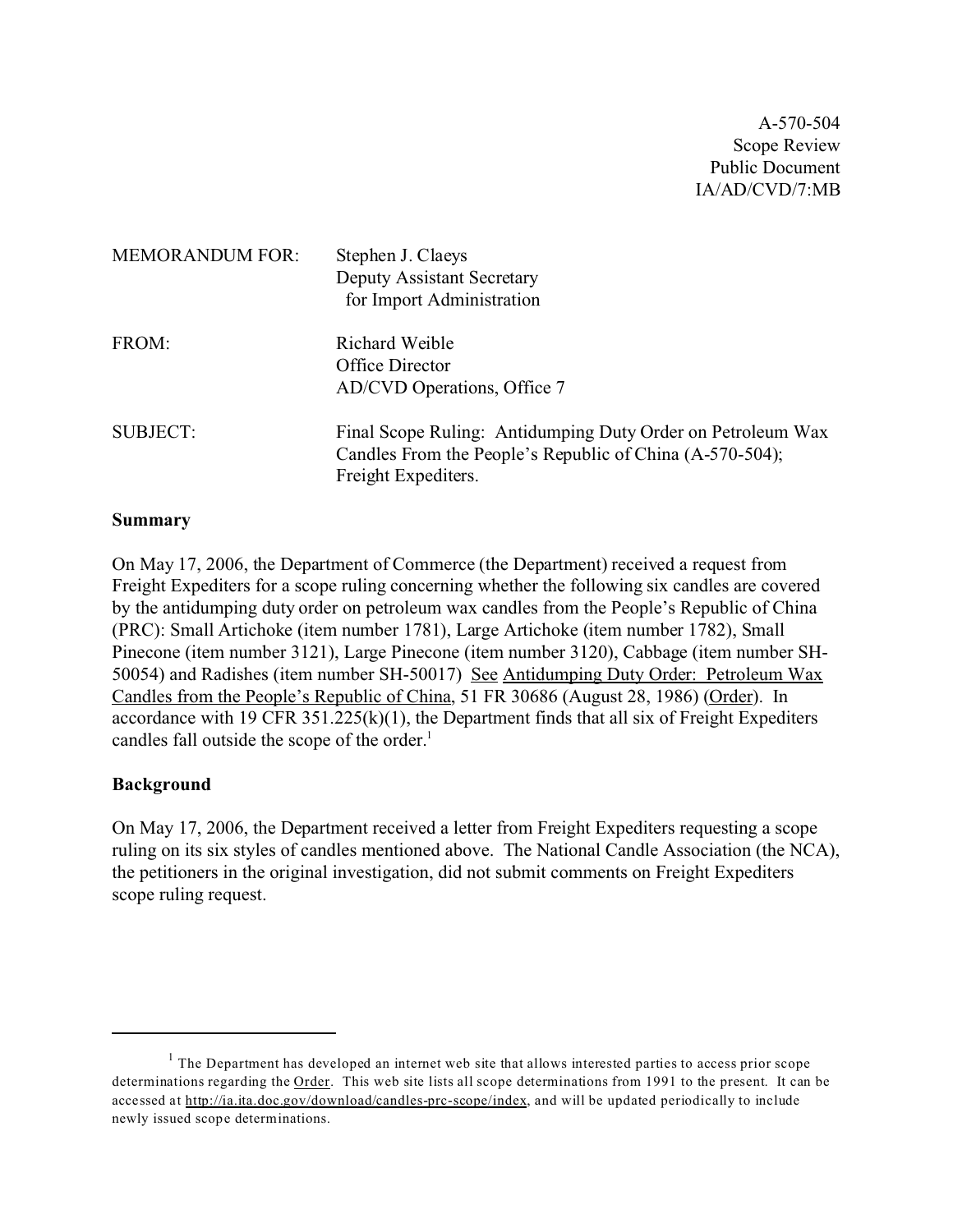# **Freight Expediter's Scope Request**

## **a. Product Descriptions**

Freight Expediters states all six of its candles are three-dimensional novelty candles, composed primarily of parrafin wax. Each candle has a flat bottom, which Freight Expediters claims is to prevent the candle from toppling over. Freight Expediters has provided the following descriptions of its candles:

### **Small Artichoke (item number 1781)**

This candle is round and tapers at the top, similar to an actual artichoke. The candle's design is of overlapping leaves with reddish tips. The leaves are tightly packed towards the center and textured resembling a real artichoke.

### **Large Artichoke (item number 1782)**

This candle is similar to the Small Artichoke (item number 1781), only it is larger in size.

### **Small Pinecone (item number 3121)**

This white candle gives the appearance of a snow-covered pinecone comprised of individually molded pine cone stubs emanating from the center, extending upward, and tapered toward the top. The artificial snow on the pinecone is a powdery substance resembling real snow.

### **Large Pinecone (item number 3120)**

This candle is similar to the Small Pinecone (item number 3121), only it is larger in size.

## **Cabbage (item number SH-50054)**

This candle is primarily green in color and has a purple trim around each leaf. The leaves are detailed with "veins" which run from the base through the tip of each leaf. The candle comprises large outer leaves with smaller inside leaves at the center of the candle, similar to an actual cabbage.

### **Radishes (item number SH-50019)**

This candle has green stalks with leaves and red radishes at the base. This candle has small green leaves at the top of the candle and larger green leaves at its lower portion. The leaves are detailed with "veins" from the bottom to the tip of each leaf, while at the base the candle has a bunch of red radishes with white tips.

Freight Expediters provided samples and pictures of all six candles.

## **b. Scope Request**

Freight Expediters argues all six of its candles fall outside the scope of the order because they are in the shape of identifiable objects when viewed from every angle, and therefore qualify under the Department's novelty candle exclusion. In photographs presented to the Department, Freight Expediters offered a side-by-side comparison of each of its six candles alongside the actual respective object (*i.e.*, artichoke, white pinecone, cabbage, radishes). Freight Expediters maintains its candles very closely resemble the real object from all angles.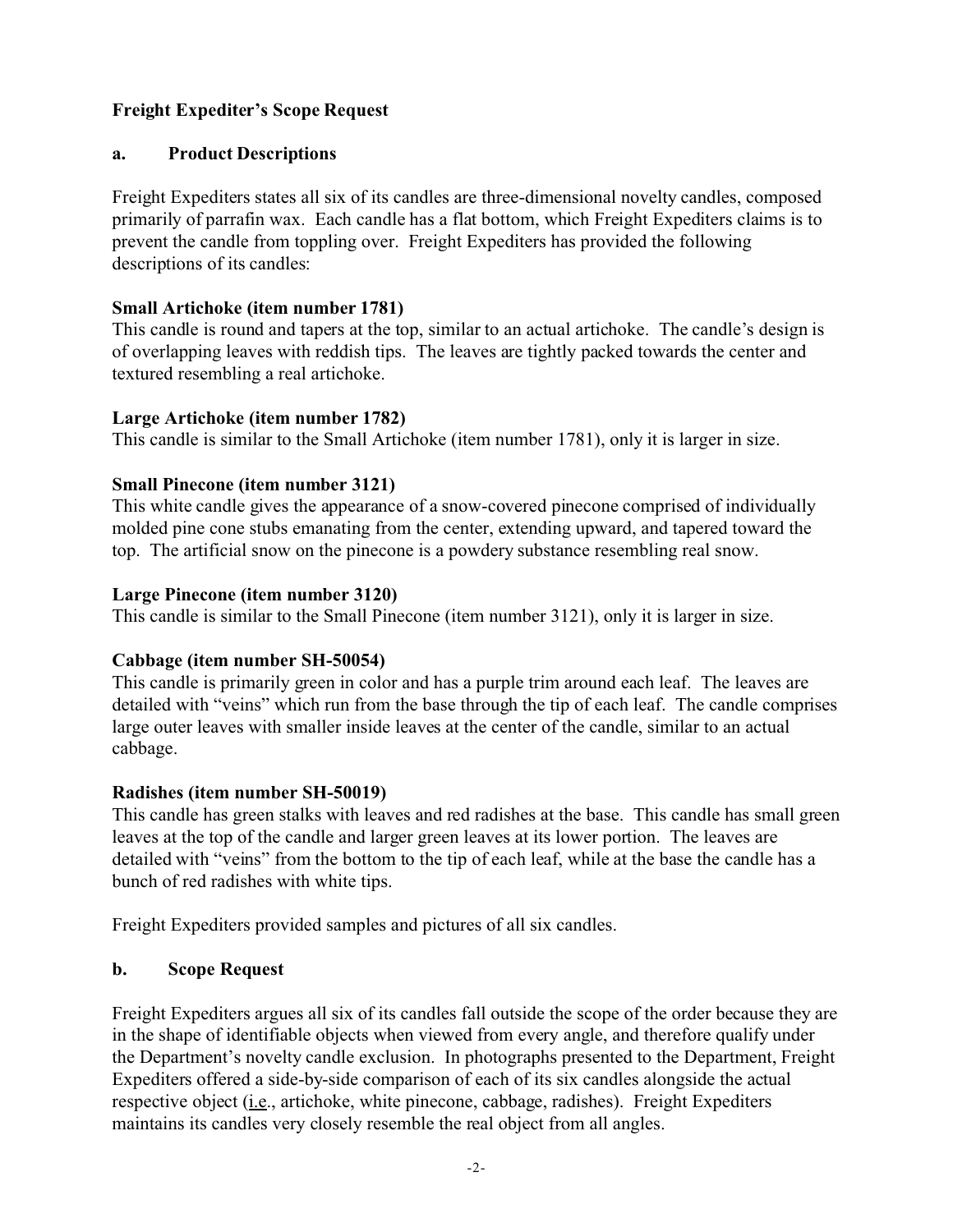Freight Expediters cites to the "Final Scope Ruling– Antidumping Duty Order on Petroleum Wax Candles from the People's Republic of China- New Spectrum (New Spectrum)" dated May 12, 2005, in which other vegetable shaped candles were found to be outside the scope of the antidumping duty order because they were identifiable shapes when viewed from most angles. Freight Expediters notes the New Spectrum candles also had flat bottoms as do its candles.

## **Legal Framework**

The regulations governing the Department's antidumping scope determinations are found at 19 CFR 351.225. On matters concerning the scope of an antidumping duty order, the Department first examines the descriptions of the merchandise contained in the petition, the initial investigation, and the determinations of the Secretary (including prior scope determinations) and the U.S. International Trade Commission (ITC). This determination may take place with or without a formal inquiry. If the Department determines that these descriptions are dispositive of the matter, the Department will issue a final scope ruling as to whether or not the subject merchandise is covered by the order. See 19 CFR  $351.225(k)(1)$ .

Conversely, where the descriptions of the merchandise are not dispositive, the Department will consider the five additional factors set forth at 19 CFR 351.225(k)(2). These criteria are: (1) the physical characteristics of the merchandise; (2) the expectations of the ultimate purchasers; (3) the ultimate use of the product; (4) the channels of trade in which the product is sold; and (5) the manner in which the product is advertised and displayed. The determination as to which analytical framework is most appropriate in any given scope inquiry is made on a case-by-case basis after consideration of all evidence before the Department.

In the instant case, the Department has evaluated Freight Expediters request in accordance with 19 CFR 351.225(k)(1) and finds the descriptions of the products contained in the petition, the initial investigation, and the determinations of the Secretary (including prior scope determinations) and the ITC are dispositive with respect to Freight Expediters' Small Artichoke, Large Artichoke, Small Pinecone, Large Pinecone, Cabbage, and Radishes candles. Therefore, for these candles, the Department finds it unnecessary to consider the additional factors set forth at 19 CFR 351.225(k)(2).

Documents and parts thereof from the underlying investigation that the Department deemed relevant to this scope ruling were made part of the record of this determination and are referenced herein. Documents that neither the Department nor the parties placed on the record do not constitute part of the administrative record for this scope determination.

In its petition of September 4, 1985, the NCA requested that the investigation cover:

[c]andles [which] are made from petroleum wax and contain fiber or paper-cored wicks. They are sold in the following shapes: tapers, spirals, and straight-sided dinner candles; rounds, columns, pillars; votives; and various wax-filled containers. These candles may be scented or unscented ... and are generally used by retail consumers in the home or yard for decorative or lighting purposes.

See Antidumping Petition (September 4, 1985) at 7.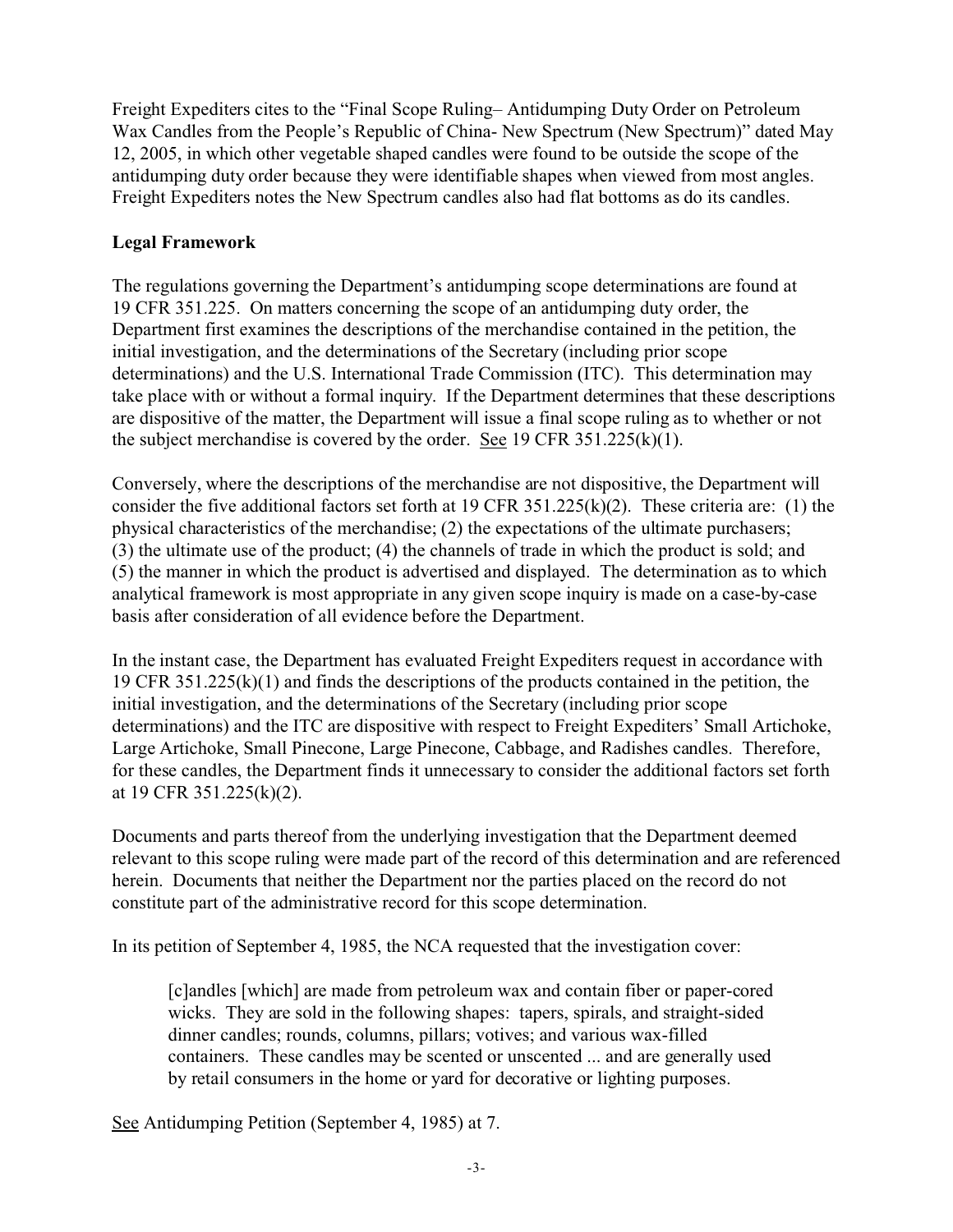The Department defined the scope of the investigation in its notice of initiation. This scope language carried forward without change through the preliminary and final determinations of sales at less than fair value and the eventual antidumping duty order:

[c]ertain scented or unscented petroleum wax candles made from petroleum wax and having fiber or paper-cored wicks. They are sold in the following shapes: tapers, spirals, and straight-sided dinner candles; rounds, columns, pillars, votives; and various wax-filled containers.

See Petroleum Wax Candles from the People's Republic of China: Initiation of Antidumping Duty Investigation, 50 FR 39743 (September 30, 1985); Petroleum Wax Candles from the People's Republic of China: Preliminary Determination of Sales at Less Than Fair Value, 51 FR 6016 (February 19, 1986); Petroleum Wax Candles from the People's Republic of China: Final Determination of Sales at Less Than Fair Value, 51 FR 25085 (July 10, 1986) (Final Determination); and Order, 51 FR 30686 (August 28, 1986).

The ITC adopted a similar definition of the "like product" subject to its determinations, noting the investigations did not include "birthday, birthday numeral and figurine type candles." See Candles from the People's Republic of China: Determination of the Commission in Investigation No. 731-TA-282 (Final), Publication 1888 (August 1986) (ITC Determination), at 4, note 5, and A-2.

Also of relevance to the present scope inquiry are the Department's instructions to the U.S. Customs Service (now renamed U.S. Customs and Border Protection (CBP)) (see Letter from the Director, Office of Compliance, to Burditt, Bowles & Radzius, Ltd., July 13, 1987) (CBP Notice) issued in connection with a July 1987 scope determination concerning an exception from the Order for novelty candles, which state:

The Department of Commerce has determined that certain novelty candles, such as Christmas novelty candles, are not within the scope of the antidumping duty order on petroleum-wax candles from the People's Republic of China (PRC). Christmas novelty candles are candles specially designed for use only in connection with the Christmas holiday season. This use is clearly indicated by Christmas scenes and symbols depicted in the candle design. Other novelty candles not within the scope of the order include candles having scenes or symbols of other occasions (e.g., religious holidays or special events) depicted in their designs, figurine candles, and candles shaped in the form of identifiable objects (e.g., animals or numerals).

## See CBP Notice (emphasis added).

In November 2001, the Department changed its practice on the issue of candle shapes. See "Final Scope Ruling, J.C. Penney Purchasing Corp," November 9, 2001 (JC Penny Ruling). In this ruling, the Department reviewed the text of the scope of the Order, beginning with the text of the first sentence of the scope which covers "[c]ertain scented or unscented petroleum wax candles made from petroleum wax and having fiber or paper-cored wicks." See Order. The text following this broad inclusive sentence provides a list of shapes; this list is not modified by any express words of exclusivity. The result of our prior practice of not including within the scope of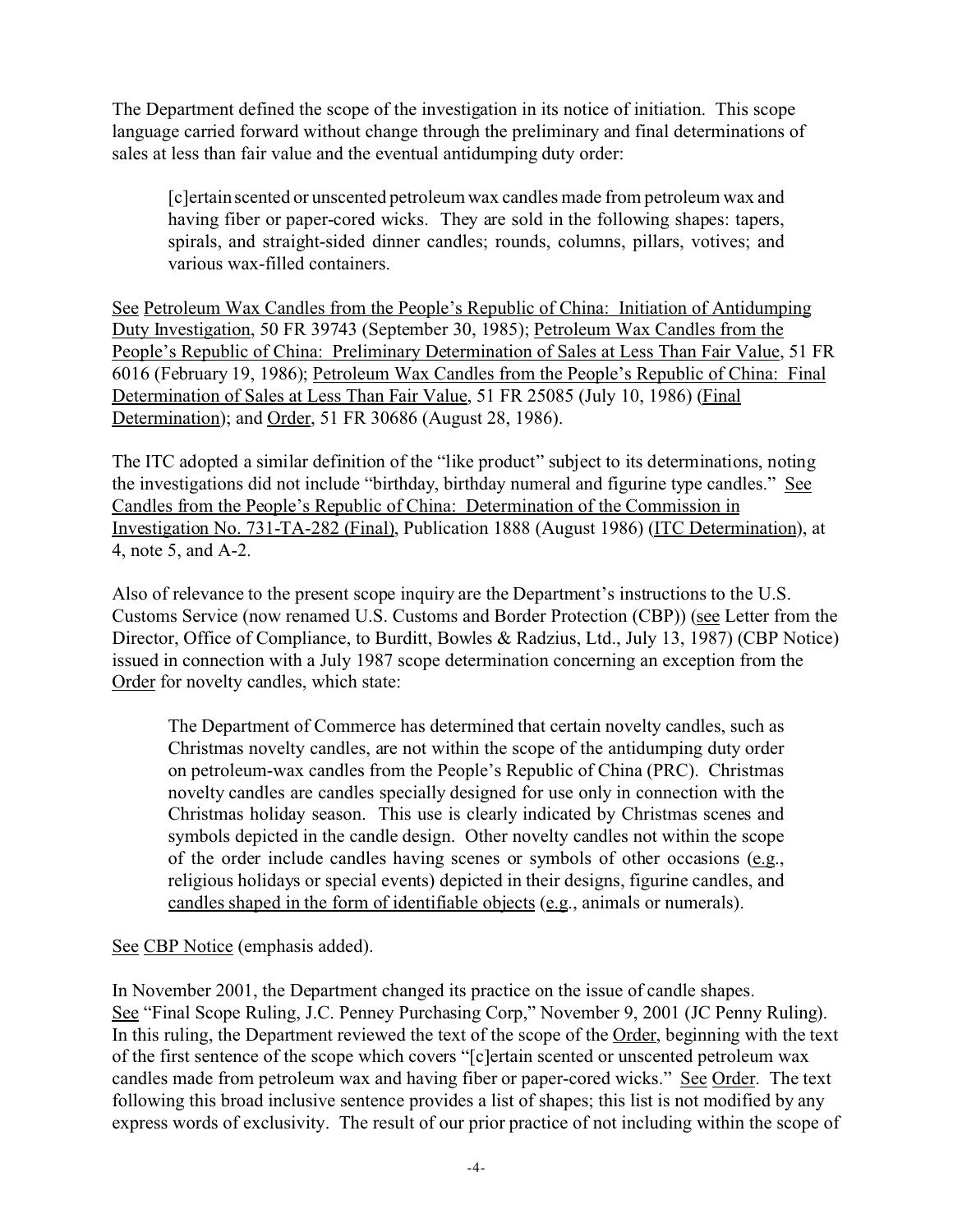the Order candles of a shape other than those specifically listed in the Order was inconsistent with the fact that the candles were "scented or unscented petroleum wax candles made from petroleum wax and having fiber or paper-cored wicks."<sup>2</sup> In the JC Penney Ruling, the Department determined to revise this practice because it had the effect of narrowing the broad coverage of the first sentence of the Order's scope. The list of shapes in the second sentence of the Order's scope does not provide a textual basis for such a narrowing of the coverage of the first sentence of the Order's scope. Accordingly, to give full effect to the first sentence of the inclusive language of the scope, the Department now will normally evaluate whether candles of a shape not listed by the inclusive language of the Order's scope are scented or unscented petroleum wax candles made from petroleum wax and having fiber or paper-cored wicks.

This approach of evaluating such candles in light of the entire text of the Order's scope is in keeping with the opinion of the Court of International Trade (CIT), noting that a better approach in scope rulings is to avoid subjective issues of intent and, instead, to look to the petition's language to determine whether the class or kind of merchandise at issue was expressly included. Duferco Steel, Inc. v. United States, 146 F. Supp. 2d 913 (May 29, 2001) (Duferco Steel). Such an approach is a departure from past CIT precedent that required the Department to give ample deference to the petitioner's intent when examining a petition's description of the subject merchandise. See, e.g., Torrington Co. v. United States, 995 F. Supp. 117, 121 (CIT 1998).

Although the specific scope decision in Duferco Steel has been overturned by the United States Court of Appeals of the Federal Circuit (Federal Circuit) in Duferco Steel, Inc. v. United States, 296 F.3d 1087 (Fed. Cir. 2002) (Duferco Steel II), we do not believe that the Federal Circuit's decision undermines the Department's decision in the JC Penney Ruling. The plain language of the scope of the Order clearly states "[c]ertain scented or unscented petroleum wax candles made from petroleum wax and having fiber or paper-cored wicks . . . sold in the following shapes: tapers, spirals, and straight-sided dinner candles; rounds, columns, pillars, votives; and various wax-filled containers" are included within the scope of the Order. Thus, the Order offers a descriptive list of the shapes of candles included within the Order, but, as the courts have recognized, there is no requirement that every product covered must be identified in the scope. More specifically, the Federal Circuit has stated "the petitions that led to the issuance of the order did not need to specifically identify the [product] in order to cover [it]; our precedent, to say nothing of the regulations, makes clear that neither a petition nor an antidumping or countervailing duty order requires that level of specificity."<sup>3</sup> The Federal Circuit further stated "[a]s a matter of law, a petition need not list the entire universe of products . . . in order [for the petition] to cover those products."<sup>4</sup> Thus, as applied to this Order, there is no requirement, nor is

 $^2$  See, e.g., Final Scope Ruling - Antidumping Duty Order on Petroleum Wax Candles From the People's Republic of China (A-570-504); Endar Corp. (January 11, 2000) (Endar Ruling) (where the Department found a "dragonfly" candle, in the shape of a rough-hewn stone with a dragonfly carved on top, not within scope because it is of a shape not listed by the scope); see also Final Scope Ruling – Antidumping Duty Order on Petroleum Wax Candles From the People's Republic of China (A-570-504); American Drug Stores, Inc. (March 16, 1998) (where the Department found a sphere or ball-shaped candle not within scope because it is a shape not listed by the scope).

 $3$  Novosteel SA v. United States, 284 F.3d 1261, 1264 (Fed. Cir. 2002).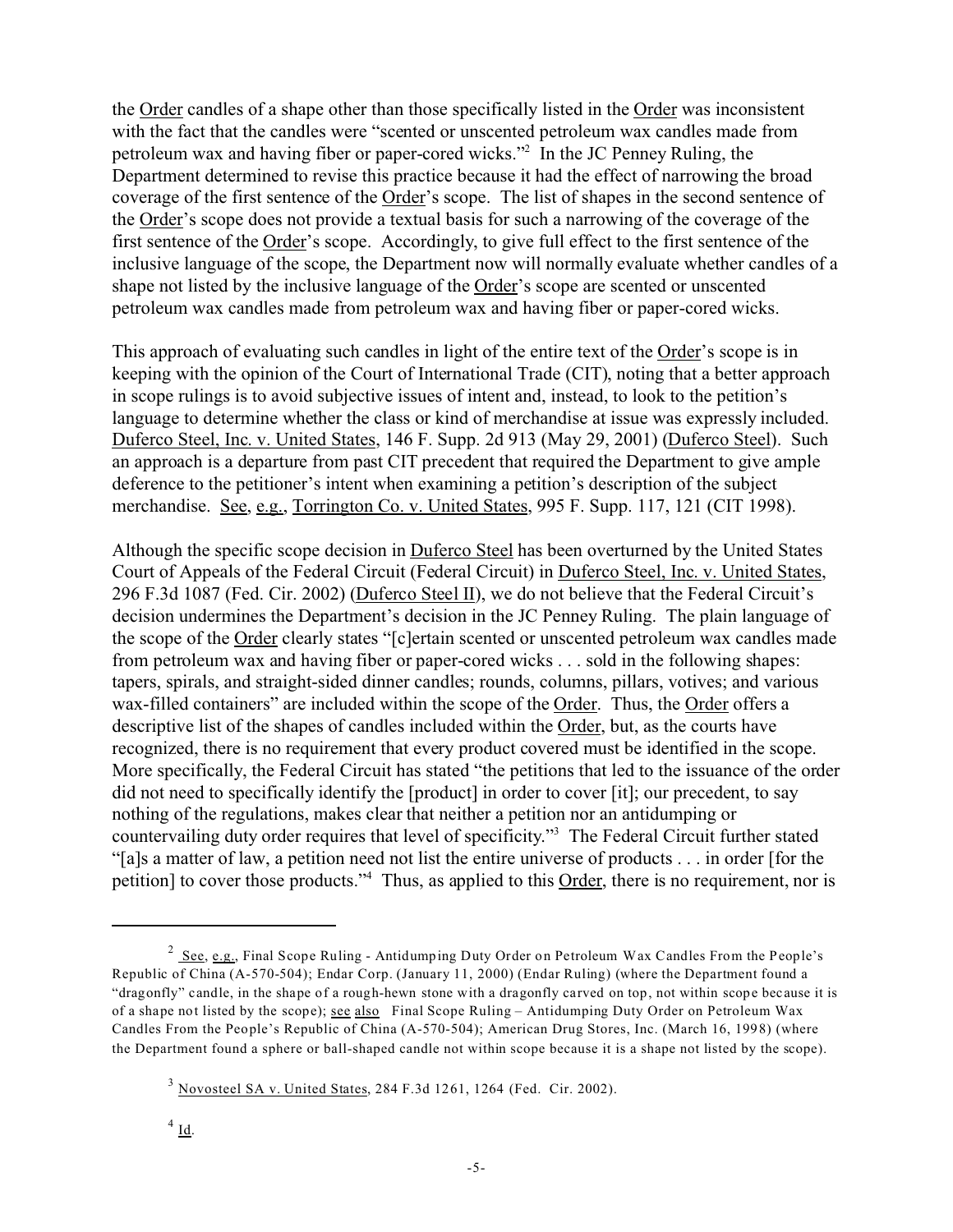it possible, for the shapes of all of the candles to be listed.<sup>5</sup> In fact, if the list were exhaustive, there would have been no need for the Department to determine whether any other candle that was not explicitly listed as a shape in the scope of the Order is subject to the Order. However, the Department did render the narrowly constructed novelty candle exception, leaving all other petroleum wax candles from the PRC covered by the Order.

If the Department determines the candle is made from petroleum wax and has a fiber or papercored wick, but the candle possesses characteristics set out in the CBP Notice, it will not fall within the scope of the Order. In order for a candle to qualify for this exception, the characteristic which is claimed to render it a novelty candle (i.e., the shape of an identifiable object or a holiday-specific design) should be easily recognizable in order for the candle to merit not being included within the scope of the Order. Specifically, among other determining factors, the Department will examine whether the characteristic is identifiable from most angles and whether or not it is minimally decorative, e.g., small and/or singularly placed on the candle. If the identifiable object or holiday-specific design is not identifiable from most angles, or if the design or characteristic is minimally decorative, the Department may determine that the candle is included within the scope of the Order. See JC Penney Ruling; "Final Scope Ruling – Antidumping Duty Order on Petroleum Wax Candles From the People's Republic of China (A-570-504); San Francisco Candle Co". (Feb. 12, 2001) (San Francisco Candle); and Endar. If a candle does not possess the characteristics set out in the July 1987 novelty candle exception, and it is a scented or unscented candle having a fiber or paper-cored wick, the Department will determine that the candle is within the scope of the Order.

## **Analysis of Freight Expediter's Candles**

With respect to the instant scope request, the Department finds, for the reasons outlined below, that all six types of Freight Expediters candles (Small Artichoke (item number 1781), Large Artichoke (item number 1782), Small Pinecone (item number 3121), Large Pinecone (item number 3120), Cabbage (item number SH-50054) and Radishes (item number SH-50017)) are not within the scope of the order. The Department finds each of these six candles to be identifiable objects when viewed from most angles, which qualifies these candles for exclusion from the order pursuant to the novelty candle exception.

## **Small Artichoke (item number 1781) and Large Artichoke (item number 1782)**

The Department agrees with Freight Expediters that when viewed from most angles both the large and small artichoke candles are identifiable as an artichoke, and should not be included within the scope of the order. We examined the candles and find them to be round-shaped at the base and gradually tapered at the top. The candle is green in color, containing a fiber or paper cored wick. The candles design is of ridge-detailed leaves which go around the candle, similar to an actual artichoke. The leaves point upwards with wide tips, comprising the entire candle just as real artichokes have leaves encasing the artichoke heart.

<sup>&</sup>lt;sup>5</sup> See Petroleum Wax Candles from China, USITC Pub. No. 3226 Investigation No. 731-TA-282 (Review) (August 1999) (USITC Pub. No. 3226), at 18 ("Candles come in a wide variety of shapes and sizes. Major U.S. candle manufacturers reportedly will offer 1,000 to 2,000 varieties of candles in their product lines.").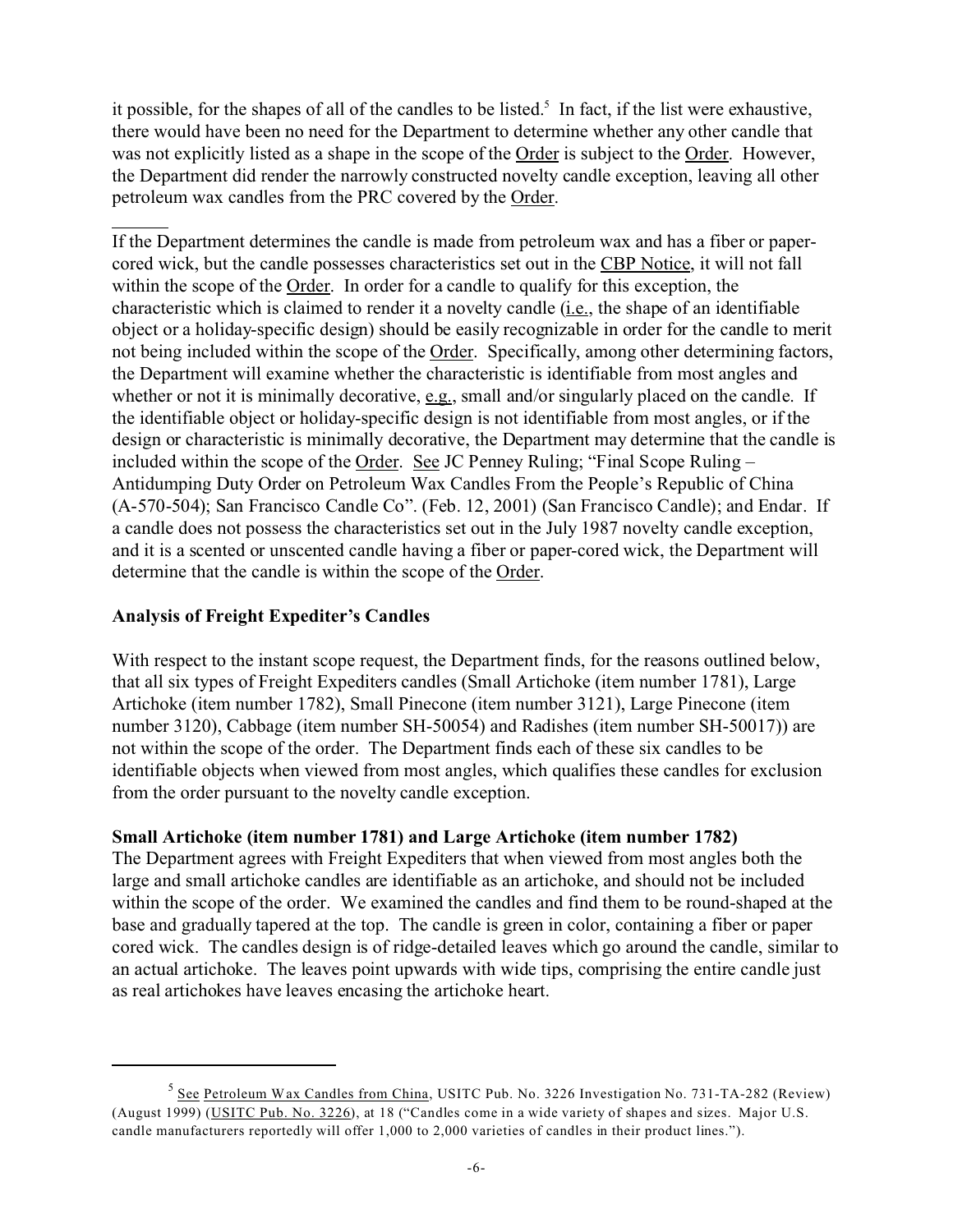### **Small Pinecone (item number 3121) and Large Pinecone (item number 3120)**

We agree with Freight Expediters that when viewed from multiple angles these candles are identifiable as pinecones. Containing a fiber or paper-cored wick, these candles are roundshaped which taper at the top. The candles have thick needle ridges on all sides and are covered in a white powdery-like substance, resembling a snow-covered pinecone.

### **Cabbage (item number SH-50054)**

We find this candle to be an identifiable object: a cabbage when viewed from multiple angles. The candle is an irregular round-shaped object green in color with purple trim containing a fiber or paper cored wick. Its shape is that of densely packed large and small leaves which extend from the base and middle of the candle, resembling an actual head of cabbage. Each leaf on the candle is detailed with grooves and "veins" which run the length of the leaf, indicative of real cabbage leaves.

## **Radishes (item number SH-50019)**

We agree with Freight Expediters that when viewed from multiple angles, the candle is identifiable as a bundle of radishes. The base is bulbous, consisting of numerous small red sphere-shaped objects with white tips, identifiable as a bundle of radishes. Extending vertically from the radish bulbs at the base of the candle is a leafy top of long green stems tightly compacted, resembling actual radish stems.

Pursuant to the Department's change in practice, as described in the JC Penney Ruling, if a candle is not in a shape specifically listed in the scope of the order, it will not automatically be excluded from the scope of the Order. See JC Penney Ruling and note 5 supra. Instead, the Department will normally evaluate whether the candle is a scented or unscented petroleum wax candle made from petroleum wax and having a fiber or paper-cored wick. We have evaluated whether the characteristics of this candle would exclude it from the scope of the order pursuant to the novelty candle exception detailed in the CBP Notice and our interpretation set forth in the JC Penney Ruling.

We also note that in previous scope rulings, the Department has excluded similar pinecone and vegetable candles (e.g., carrot, onion and asparagus) which were recognized as identifiable objects pursuant to the novelty exclusion of the order. See "Final Scope Ruling–Antidumping Duty Order on Petroleum Wax Candles from the People's Republic of China (A-570-504); New Spectrum Gift Gallery Inc." (May 10, 2005) (New Spectrum Scope Ruling). See also,"Final Scope Ruling–Antidumping Duty Order on Petroleum Wax Candles from the People's Republic of China (A-570-504); Avon Products Inc." (May 21, 2001). In each of these scope rulings, the candle in question was found to be an identifiable object from most angles and excluded from the order under the July 1987 novelty exclusion. Consequently, Freight Expediters' Small Artichoke and Large Artichoke, Small Pinecone and Large Pinecone, Cabbage and Radishes candles qualify for the July 1987 novelty candle exception because they also represent identifiable objects and should not be included within the scope of the order.